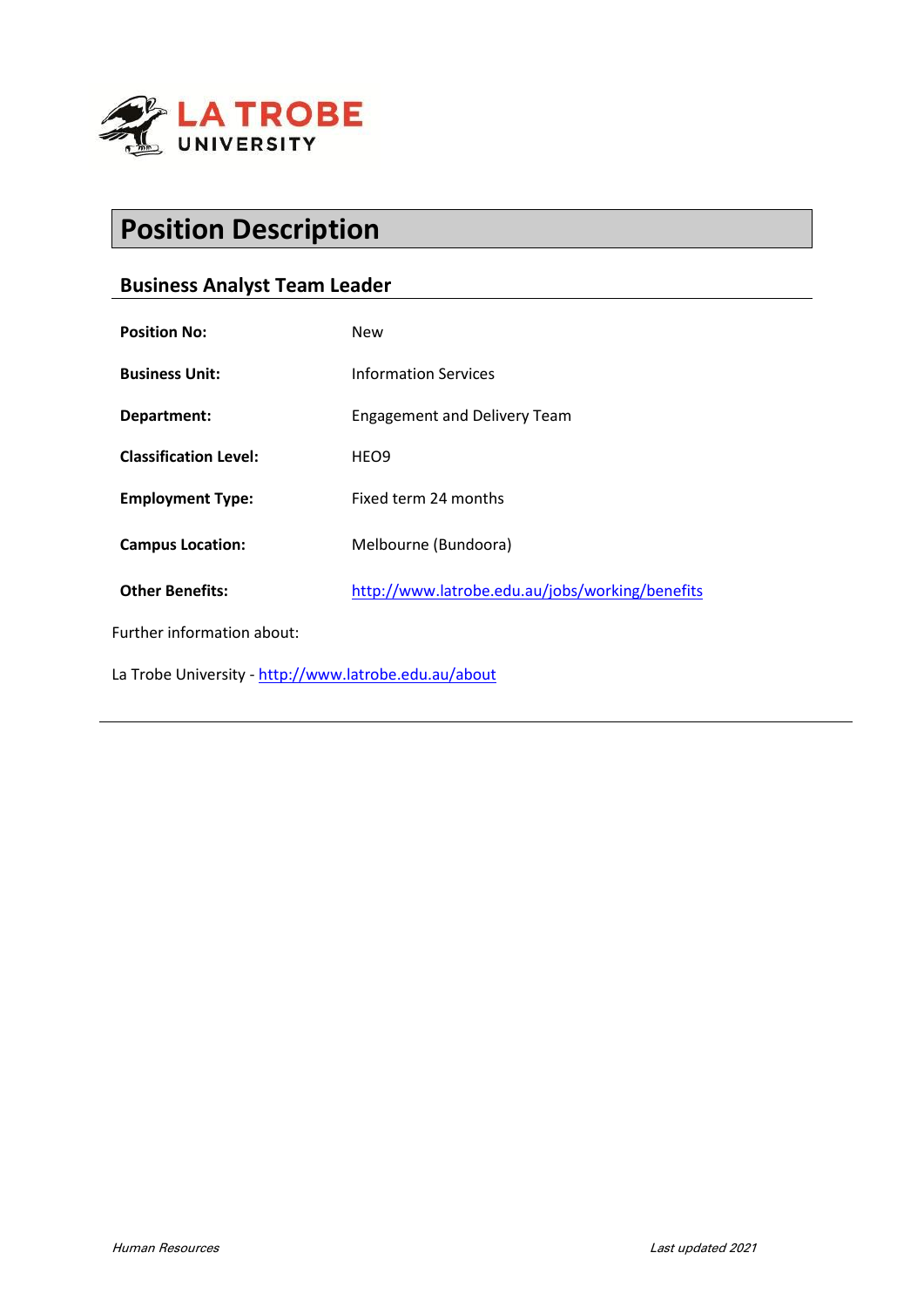# **Position Context/Purpose**

The Business Analyst Team Leader will be responsible for managing a team of Business Analysts, ensuring the successful and effective delivery of business analysis services across the portfolio of work governed by the Engagement and Delivery team.

# **Duties at this level will include:**

- Identify trends, strengths, weaknesses, opportunities and risks in professional area of responsibility that may have an impact on the University to enable appropriate and timely action to be administered, reporting where appropriate.
- Develop, motivate and mentor administrative, technical and/or professional staff within work area to improve their capability to better meet current and future requirements.
- Substantial management responsibility, usually for a diverse set of functions, including responsibility for allocate resources, setting and reviewing longer term performance criteria and objectives.
- Review performance & services in the area of responsibility and compares it to best practice elsewhere, identifying areas of improvement in structure, practices, policies and technology which may result in change that may also impact on other areas of the University's operations.
- Shape strategic direction of own area of responsibility, planning and organising activities of others over many months, considering the implications now and in the longer term, to support College/School/Division/Department/Sub unit objectives.
- Develop and enable the capability of staff within the work area by monitoring and continuously managing their performance and mentor them to better meet current and future role requirements. In doing this, provide staff with constructive feedback and support for high quality performance contributions.
- Manage a team of business analysis professionals within the Engagement and Delivery team
- Manage a portfolio of business analysis activities that span one or multiple lines of business
- Understanding and monitoring the dependencies and synergies between business requirements gathered for each project within the portfolio
- Take ownership of the continuous improvement of the Business Analysis framework and the Community of Practice
- Respond flexibly to changing circumstances, deploying resources astutely and identifying optimum resourcing combinations
- Manage the allocation of work to ensure all Engagement and Delivery Team governed projects are provided with adequate business analysis services to ensure success
- Manage the successful recruitment and on-boarding of new business analyst staff; participate in development and performance planning of business analyst staff
- Provide quality assurance for business analyst services
- Create a flexible environment that supports and enables the team to meet changing demands
- Delivering constructive feedback and managing under-performance
- Offer support to the team in times of high pressure
- Taking accountability for Career Success and development planning of self and team

# **Essential Criteria**

# **Skills and knowledge required for the position**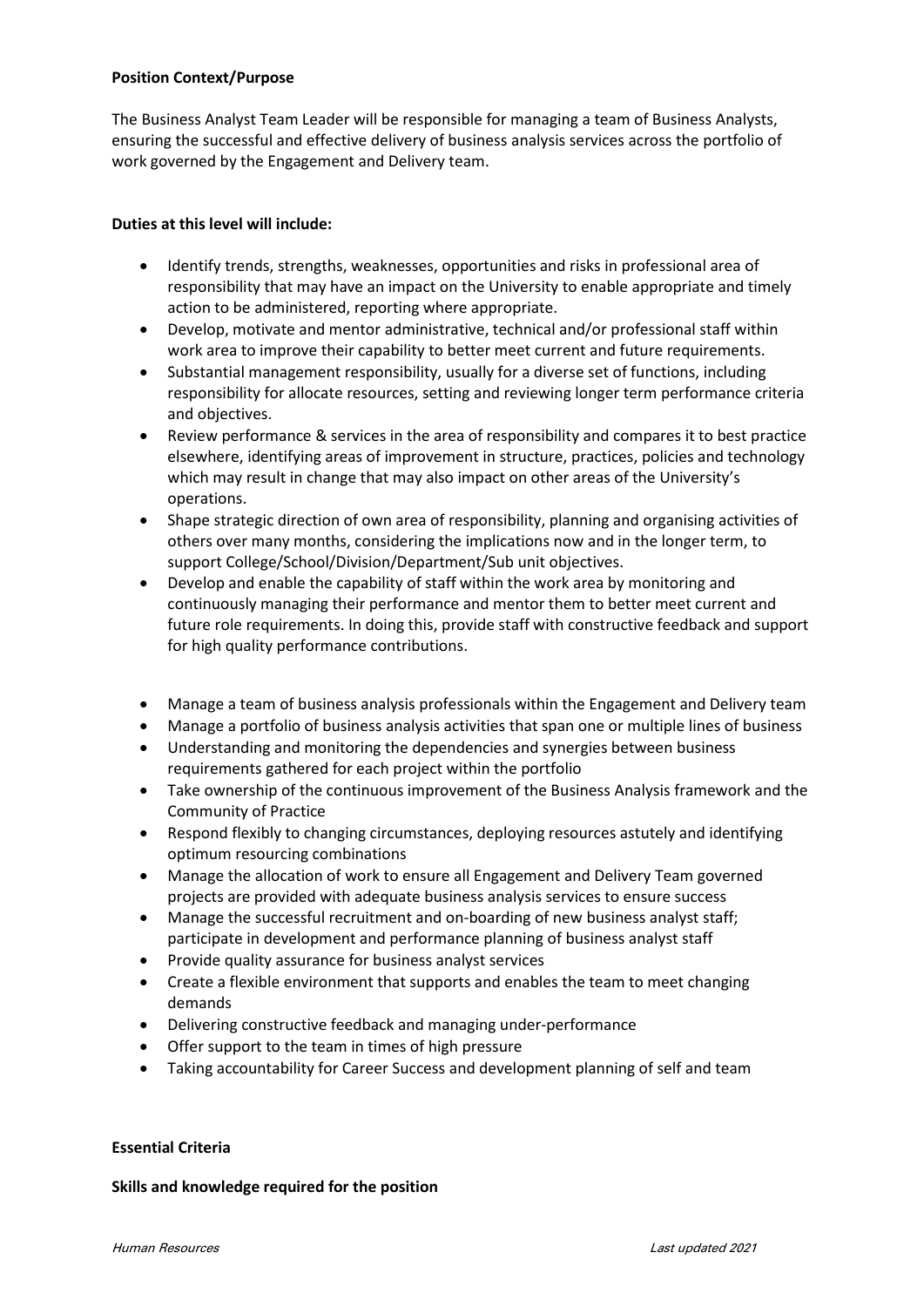- A degree, extensive management expertise and supporting experience, or postgraduate qualifications and extensive relevant experience, or an equivalent alternate combination of relevant knowledge, training and/or experience.
- Demonstrated ability to establish and maintain sound working relationships internally and externally and to communicate effectively on a range of sensitive and complex issues.
- Demonstrated ability to operate effectively in a complex and political environment and balance a range of priorities and expectations.
- Strong interpersonal skills including ability to negotiate, motivate, influence and build relationships.
- Demonstrated experience working with and influencing senior management.
- Proven experience and success in managing staff performance and development.
- Extensive experience in and advanced knowledge of gathering and interpreting business requirements, to design complete and effective solutions based on complex business needs, including provision of advice on technical feasibility and cost effectiveness at various project stages
- Demonstrated ability to work independently as part of an overall leadership team delivering a complex program of work
- Advanced knowledge of and experience in the disciplines, principles and methodologies associated with end-to-end project delivery
- Knowledge of and experience in BABOK, PRINCE 2 and Agile project management methodologies, and of ITIL v3 framework with an understanding of service design
- Exceptional communication skills, including the ability to liaise effectively with a diverse range of stakeholders at senior management level, and with the ability to relate well on both technical and non-technical levels.

# **Capabilities required to be successful in the position**

- Ability to work collaboratively across functions, tailor communication in a way that is meaningful to the audience and contribute to a safe, inclusive, high-performing culture – consistently modelling accountability, connectedness, innovation and care.
- Demonstrated creative, critical and systems thinking generating ideas and recommending solutions to local and organisational problems.
- Ability to inspire and motivate others towards shared objectives, actively facilitate communication and two-way feedback across the University and create a safe, inclusive, highperforming team culture – consistently modelling and enabling accountability, connection, innovation and care.
- Demonstrated creative, critical and systems thinking, ability to promote a culture of innovation within local area, enabling staff members to evaluate current work practices and identify solutions to local and organisational problems.

# **Essential Compliance Requirements**

To hold this La Trobe University position the occupant must:

- hold, or be willing to undertake and pass, a Victorian Working With Children Check; AND
- take personal accountability to comply with all University policies, procedures and legislative or regulatory obligations; including but not limited to TEQSA and the Higher Education Threshold Standards.

# **Other Information**